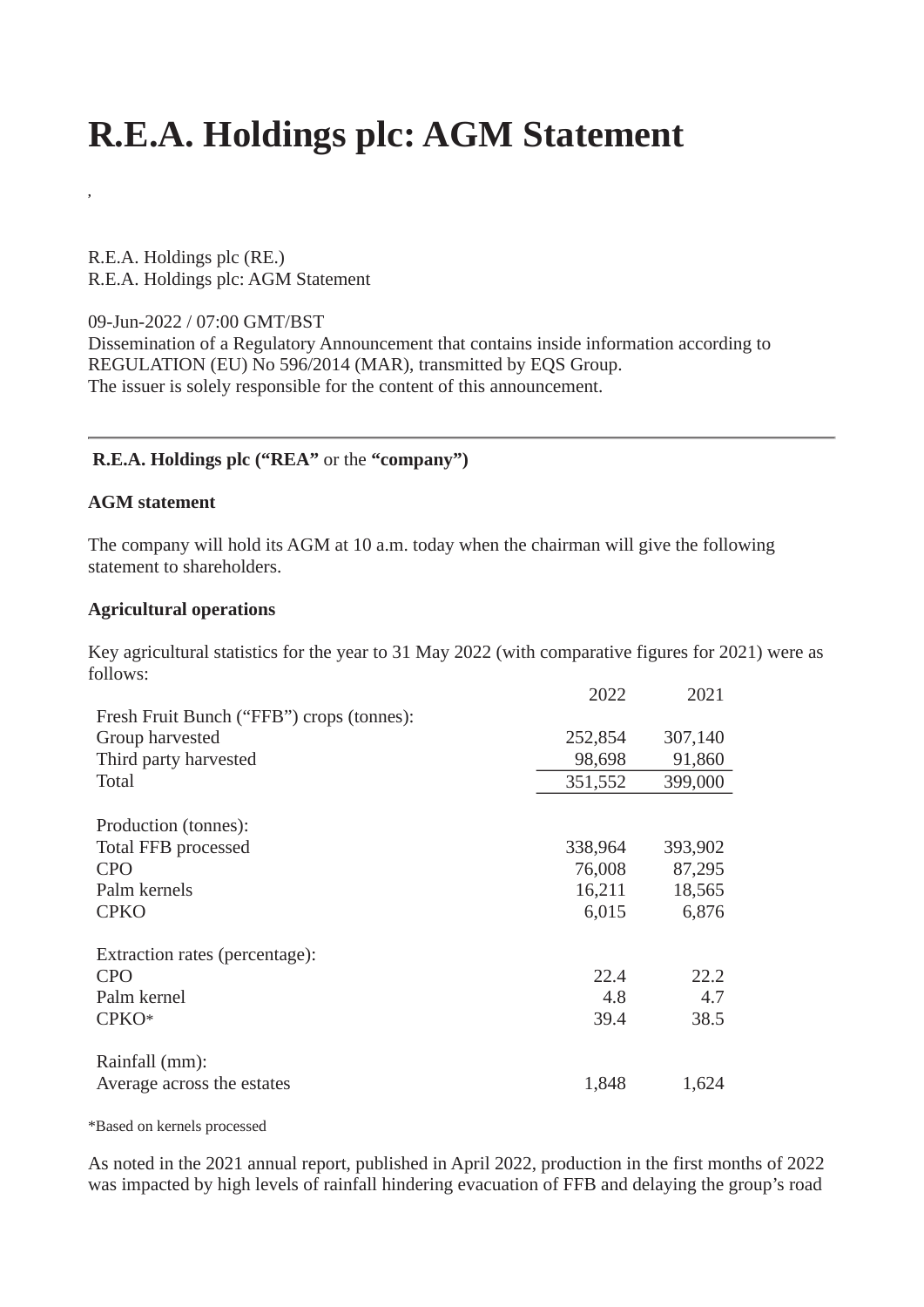upkeep programme. Average rainfall across the group's estates was up by some 35 per cent in the first quarter of 2022 compared with the historic average of the last ten years.

In recent days, weather conditions appear to have become more favourable and daily crop evacuation has shown an improvement. Moreover, the group has accelerated investment in its transport fleet with the purchase of substantial numbers of new tractors and trucks. This, combined with the programme progressively to build stone- based all-weather roads that is expected to commence later in 2022, should reduce the problem of crop evacuation during periods of heavy rainfall. Investment in further bunding of flood prone areas should also assist with crop evacuation as well as improving yields from such areas.

# **Prices**

International CPO prices have continued to trade at unprecedented levels due principally to tighter availability of vegetable oils exacerbated by the war in the Ukraine. Domestic Indonesian CPO prices have increasingly diverged from international prices due to the incidence of export tariffs. Further divergence occurred when local prices dropped as a result of a temporary Indonesian government ban on exports of palm oil from 28 April to 23 May, such ban being designed to support the local availability of cooking oil at an affordable price. Nevertheless, domestic prices remained comfortably ahead of average prices recorded over the last ten years. With the export ban lifted, albeit that certain restrictions remain regarding domestic market obligations, local prices are expected to recover.

Opening the year at \$1,350 per tonne, CIF Rotterdam, prices peaked at \$1,990 per tonne in early March and are currently standing at \$1,710 per tonne. The average price realised from sales of CPO by the group during the period January to May 2022, including premia for certified oil but net of export levy and duty, adjusted to FOB Samarinda, was \$1,027 (average for the year 2021: \$777).

As previously reported, the group sells CPO to Indonesian refineries under long term sales contracts. These are not affected by export restrictions but the prices achieved are based on prevailing domestic market prices for CPO and as such are indirectly affected by tariffs and restrictions on exports.

## **Stone and coal interests**

The coal concession holding company, PT Indo Pancadasa Agrotama ("IPA"), to which the group has made loans, is continuing to mine coal at a rate of approximately 30,000 tonnes per month and has made five shipments to date at selling prices averaging \$290 per tonne (delivered FOB vessel). Cash received by IPA is now principally being applied in the repayment of loans from the group. Provided that coal prices remain firm, the rapid extraction of coal at IPA encourages an expectation of significant near term recovery of the group's coal loans.

The stone concession holding company, PT Aragon Tambang Pratama ("ATP"), to which the group has also made loans, is close to finalising agreements with a contractor who will operate the quarry to supply stone to the group's agricultural operations and for sale to a neighbouring coal company and other third parties. There is a substantial deposit of stone for which there should be good long term demand.

# **Dividends**

As previously announced, the semi-annual preference dividend of 4.5p per share falling due on 30 June 2022 in respect of the half year ending on that date will be paid on 30 June 2022.